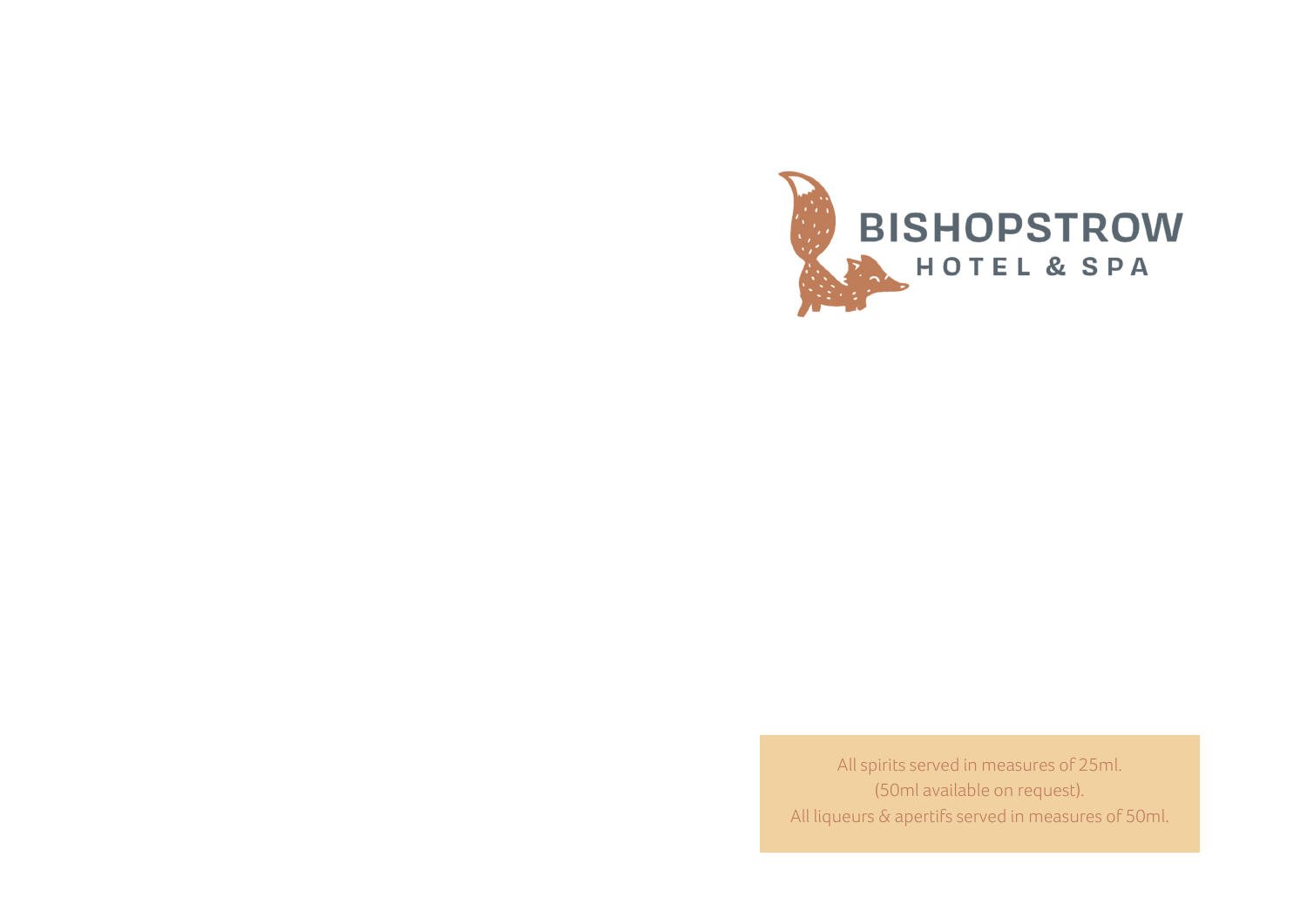# COCKTAILS

## CIGARS

| Passionfruit Martini<br>Chase vodka, Passoa, passionfruit                                                      | 12 | La Invicta Nicaraguan Shorts<br>Medium // 10-minute           | 3.5  |
|----------------------------------------------------------------------------------------------------------------|----|---------------------------------------------------------------|------|
| <b>Black Rosemary Mojito</b><br>Plantation 3yr, blackberry, mint                                               | 12 | H. Upmann Half Corona<br>Light to Medium // 20-minute         | 15   |
| <b>Cherry Lust</b><br>Hennessy VS, cherry liqueur, cherry, cinnamon                                            | 12 | Romeo y Julieta No. 3<br>Medium // 25-minute                  | 16.5 |
| Cotswold's Espresso<br>Chase vodka, Cotswold's Cream, Kahlua, espresso                                         | 12 | <b>Montecristo Petit Tubos</b><br>Medium to Full // 35-minute | 19.5 |
| <b>Rum Punch</b><br>Plantation 5yr, pineapple, cinnamon                                                        | 12 | Partagas No. 4 Serie D<br>Full // 40-minute                   | 29.5 |
| Sours Your Way<br>Classic sours with your choice of the following:<br>Whiskey - Rum - Tequila - Gin - Amaretto | 12 | Cohiba Medio Siglo<br>Medium // 40-minute                     | 39.5 |
| Lychee & Maple Martini<br>Chase vodka, Kwah Fei Lychee, maple syrup                                            | 12 |                                                               |      |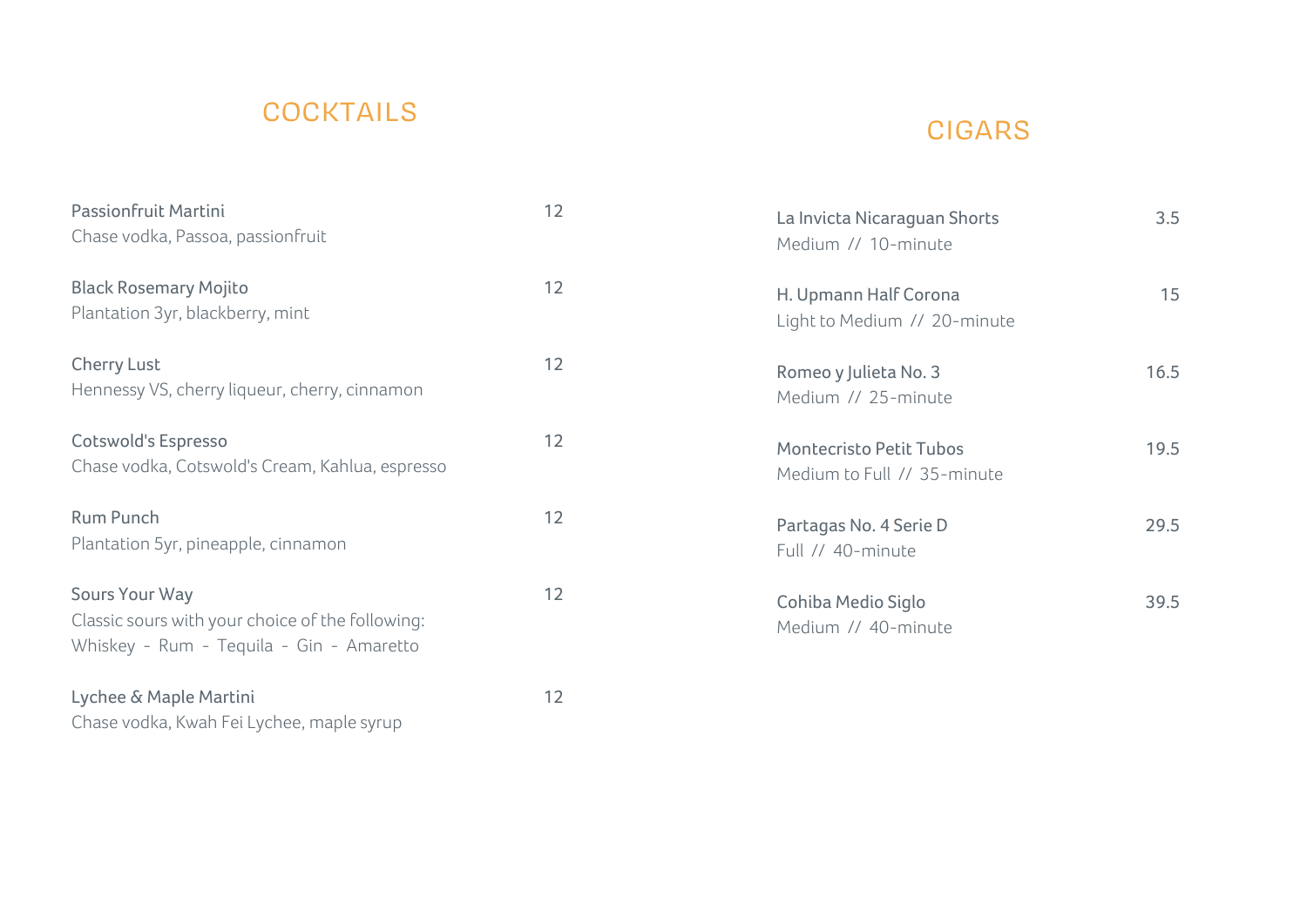#### **TEA**

| English Breakfast | 3.5 |
|-------------------|-----|
| Decaf Tea         | 3.5 |
| Earl Grey         | 3.5 |
| Green Tea         | 3.5 |
| Peppermint        | 3.5 |
| Chamomile         | 3.5 |
| Berry Tea         | 3.5 |



Using seven vibrant botanicals representing the spectrum of colour, this gin features hibiscus grown in our no-dig garden at Homewood (our sister property in Freshford). Distilled in copper by the experts at Bristol's Circumstance Distillery; this is gin through a different lens.

#### **COFFEE**

| Cafetiere            | 4   |
|----------------------|-----|
| Americano            | 4.5 |
| Cappuccino           | 4.5 |
| Latte                | 4.5 |
| <b>Flat White</b>    | 4.5 |
| Mocha                | 4.5 |
| <b>Hot Chocolate</b> | 4   |
| Single Espresso      | 3   |
| Double Espresso      | 4   |
| Macchiato            | 4   |

#### THE BOTANICALS

Juniper berries (indigo), myrtle berries (blue), hibiscus (red), violet (violet), lemon (yellow), orange (orange), rosemary (green).

#### THE PERFECT SERVE

Double measure Hibiscus flowers, fresh lemon Fever-Tree Mediterranean Tonic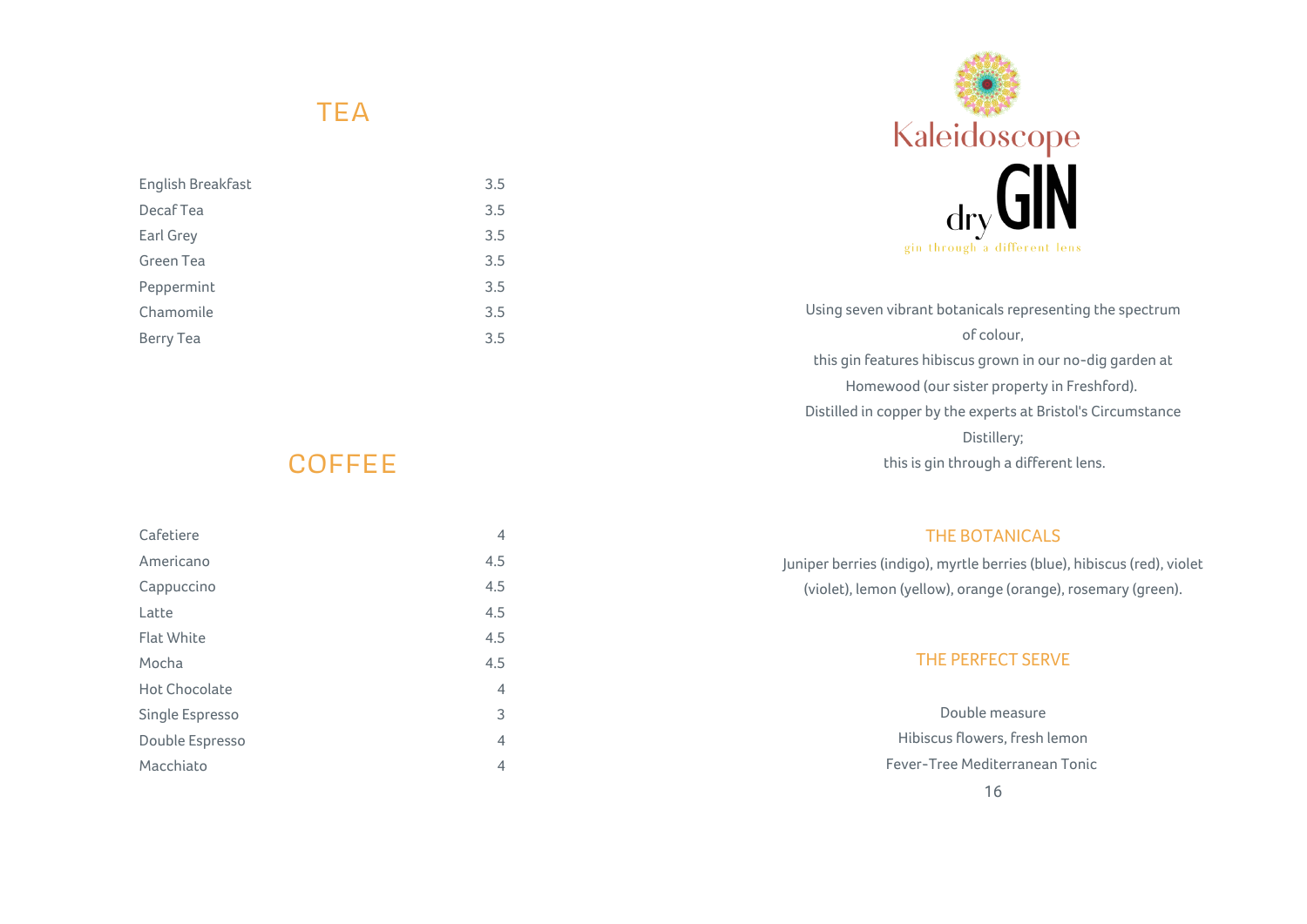# GIN

# SOFT DRINKS

|                                                                                              |     | Fever-Tree Indian Tonic             | 4              |
|----------------------------------------------------------------------------------------------|-----|-------------------------------------|----------------|
| <b>Botanist</b>                                                                              | 6.5 | <b>Fever-Tree Light Tonic</b>       | $\overline{4}$ |
| Made in Islay by the Bruichladdich Distillery, this gin has 31                               |     | Fever-Tree Mediterranean Tonic      | $\overline{4}$ |
| botanicals (22 of which are native to Islay). A citrus-led<br>flavour with notes of menthol. |     | <b>Fever-Tree Elderflower Tonic</b> | $\overline{4}$ |
|                                                                                              |     | <b>Fever-Tree Lemon Tonic</b>       | $\overline{4}$ |
| Chase GB                                                                                     | 5   | Fever-Tree Soda                     | 4              |
| Made by the Chase Distillery, this starts as vodka and is then                               |     | Fever-Tree Lemonade                 | $\overline{4}$ |
| distilled with 10 botanicals. A classic, juniper-led gin.                                    |     | <b>Fever-Tree Ginger Beer</b>       | 4              |
|                                                                                              |     | Fever-Tree Ginger Ale               | $\overline{4}$ |
| Chase Elegant 48                                                                             | 8   | Coca Cola                           | 3              |
| The interesting fact of this gin is that is it distilled straight                            |     | Diet Coke                           | 3              |
| from apples; creating a very fruit-driven palate and nose.                                   |     | Orange Juice                        | 3.5            |
| Chase Pink Grapefruit & Pomelo                                                               | 6   | Apple Juice                         | 3.5            |
| Created by copper pot distilling GB Gin with grapefruit and                                  |     | <b>Cranberry Juice</b>              | 3.5            |
| pomelo peels. As you can imagine, very summery!                                              |     | Grapefruit Juice                    | 3.5            |
|                                                                                              |     | Pineapple Juice                     | 3.5            |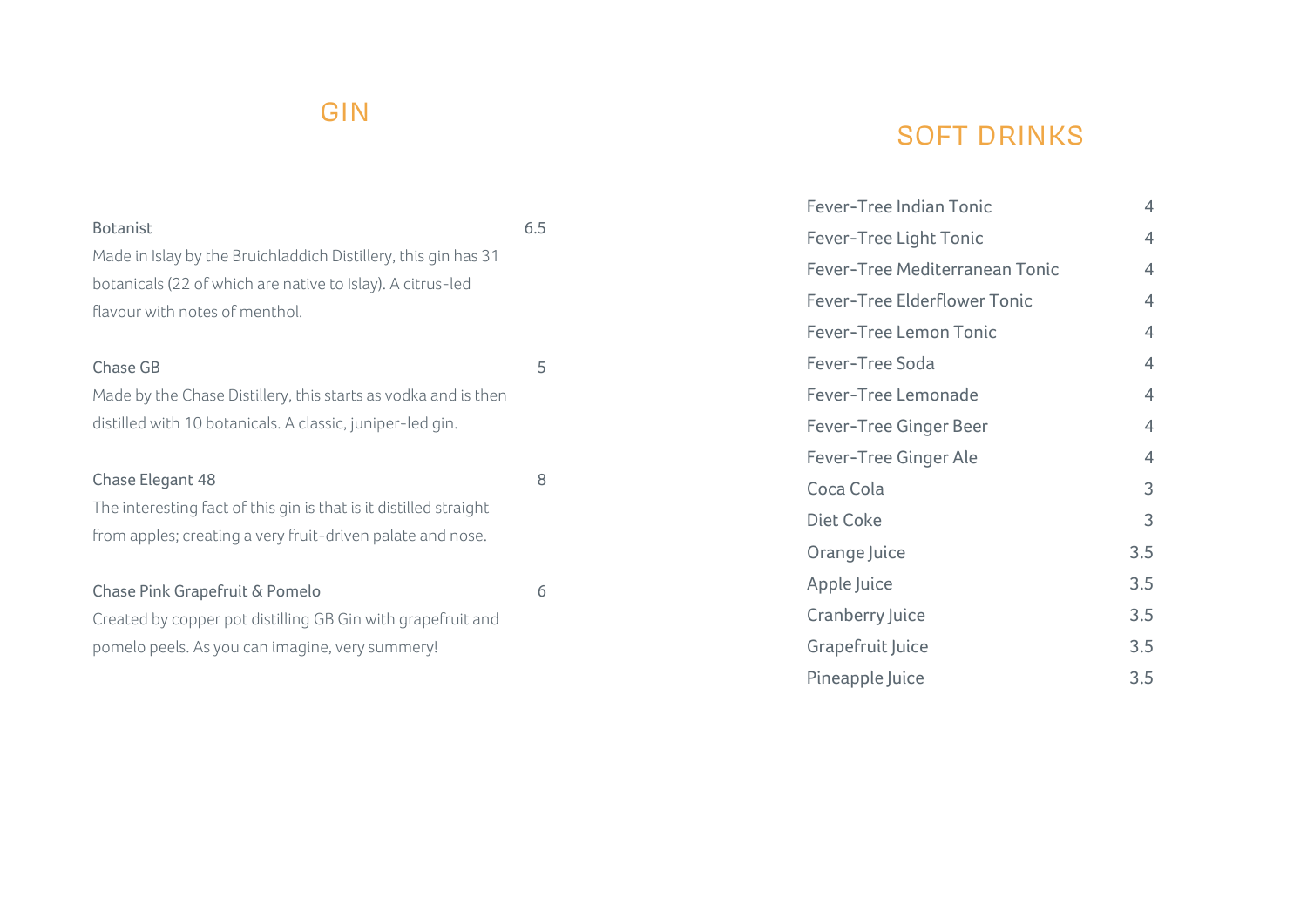## MORE GIN

#### LIQUEURS & APERTIFS 50ml

| Cointreau               | 8 |
|-------------------------|---|
| Saliza Amaretto         | 8 |
| Kwai Feh Lychee         | 8 |
| Chambord                | 8 |
| Kahlua                  | 8 |
| <b>Cotswold's Cream</b> | 8 |
| Passoa                  | 8 |
| Aperol                  | 8 |
| Campari                 | 8 |
| Antica Formula          | 8 |
| <b>Belsazar Dry</b>     | 8 |
| <b>Belsazar Red</b>     | 8 |

| Chase Rhubarb & Bramley Apple<br>Chase GB Gin blended with pressed rhubarb and Bramley | 6 |
|----------------------------------------------------------------------------------------|---|
| apple juice from the farm. A tangy and tart number!                                    |   |
| <b>Chase Seville Marmalade</b>                                                         | 6 |
| Made by distilling Seville orange peels with GB Gin to give it                         |   |
| that distinct marmalade flavour with a hint of bitterness.                             |   |
| <b>Tarquin's Seadog</b>                                                                | 8 |
| A navy strength gin, bottled at 57% ABV. Flavours of                                   |   |
| cardamom, cinnamon & violet.                                                           |   |
| Tanqueray No. 10                                                                       | 7 |
| Named after the still this was originally produced in 2000. A                          |   |
| very citrus-led gin, with heavy notes of grapefruit. Perfect                           |   |
| in a dry martini!                                                                      |   |
| <b>Tarquin's Dry</b>                                                                   | 7 |
|                                                                                        |   |

A Cornish Dry Gin, made using botanicals from all over the world. An incredibly fresh and energetic gin.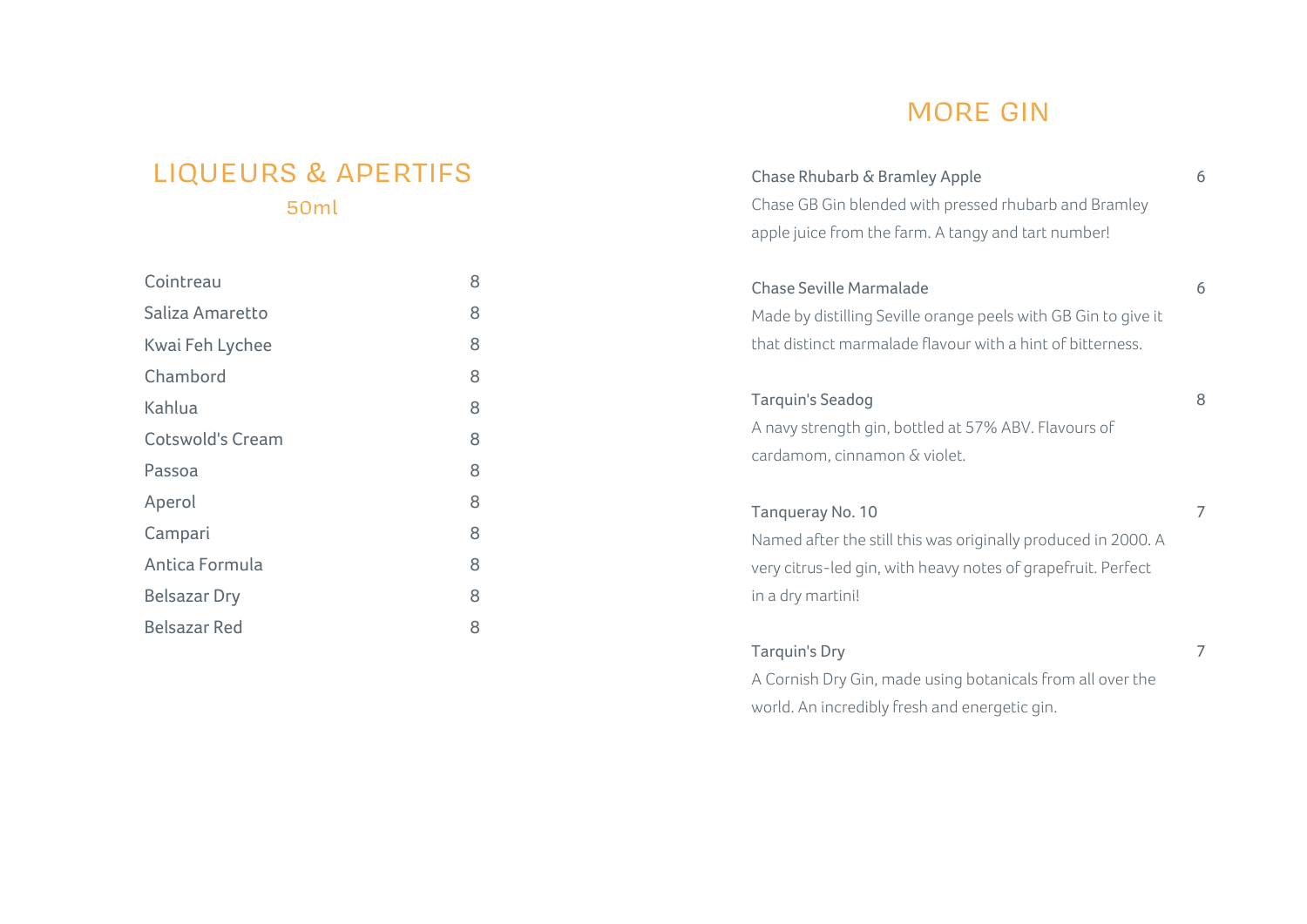# VODKA

| <b>Chase Potato</b>    |   |
|------------------------|---|
| <b>Chase Rhubarb</b>   | 6 |
| <b>Chase Marmalade</b> | 6 |
| Heroes                 |   |
| <b>Black Cow</b>       | 6 |
| <b>Grey Goose</b>      |   |

#### RUM

| <b>Plantation 3yr</b>         | 5  |
|-------------------------------|----|
| <b>Plantation 5yr</b>         | 6  |
| <b>Beckford's Coconut</b>     | 6  |
| <b>Beckford's Black Pearl</b> | 6  |
| Beckford's Folly 40%          | 6  |
| Havana 7yr                    | 7  |
| Havana 15yr                   | 20 |
| Ron Zacapa XO                 | 20 |

## BOURBON & RYE

| Woodford Reserve |    |
|------------------|----|
| Circumstance Rye | g  |
| Blanton's Gold   | 10 |

## SPARKLING

|                                 | 125ml |
|---------------------------------|-------|
| Bottega Poeti, Organic Prosecco | 8     |
| Veneto, Italy                   |       |
| Taittinger Brut Réserve, NV     | 14    |
| Champagne. France               |       |
| Taittinger Préstige Rosé        | 18    |
| Champagne, France               |       |

# ROSÉ

|                                              | 175ml 250ml |    |
|----------------------------------------------|-------------|----|
| Saint-Roch Les Vignes, Les Maîtres Vignerons | 8           | 11 |
| Côtes de Provence, France                    |             |    |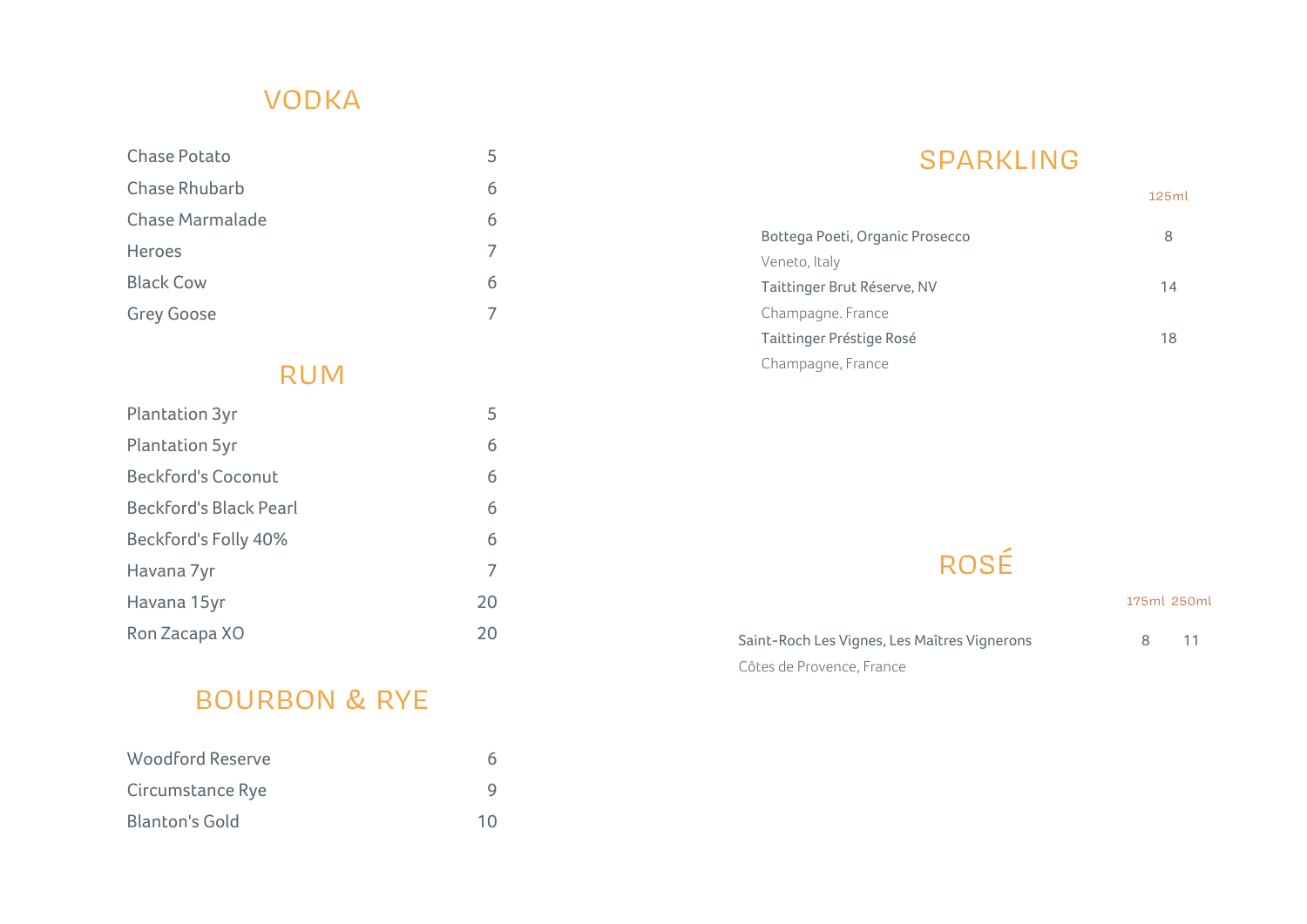## **WHITE**

175ml 250ml

| Picpoul de Pinet, Luvignac, St Clair                   | 8  | 11 |
|--------------------------------------------------------|----|----|
| Languedoc-Roussillon, France                           |    |    |
| Muscadet Cuvée l'Origine, Domaine de la Foliette       | 9  | 12 |
| Loire Valley, France                                   |    |    |
| Vidal Sauvignon Blanc                                  | 10 | 13 |
| Marlborough, New Zealand                               |    |    |
| Leftfield Albariño                                     | 11 | 14 |
| Gisborne, New Zealand                                  |    |    |
| Chardonnay, Bourcier Martinot, Saint-Véran, Mâconnaise | 14 | 17 |
| Burgundy, France                                       |    |    |

## R E D

|                                                      | 175ml 250ml     |     |
|------------------------------------------------------|-----------------|-----|
| Montepulciano d'Abruzzo, Montipagano, Umani Ronchi   | 8               | 11  |
| Abruzzo, Italy                                       |                 |     |
| Cabernet Sauvignon, Vineyard Selection, Kleine Zalze | 9               | 12  |
| Stellenbosch, South Africa                           |                 |     |
| Mathilda Shiraz, Touran, M. Chapoutier               | 10 <sup>1</sup> | -13 |
| Victoria, Australia                                  |                 |     |
| Mâcon Rouge, Louis Jadot                             | 11              | 14  |
| Burgundy, France                                     |                 |     |

# WHISK(E)Y

| <b>Blended</b>           |    |
|--------------------------|----|
| Monkey Shoulder          | 5  |
| Irish                    |    |
| Jameson's                | 5  |
| Highlands                |    |
| Glenmorangie 10yr        | 7  |
| Glenmorangie Nectar d'Or | 10 |
| Glenmorangie Signet      | 20 |
| Dalmore 12yr             | 10 |
| Dalmore 15yr             | 12 |
| Lowlands                 |    |
| Auchentoshan 12yr        | 8  |
| Glenkinchie 12yr         | 8  |
| Islay                    |    |
| Talisker 10yr            | 8  |
| Japanese                 |    |
| Yamazaki 12yr            | 14 |
|                          |    |